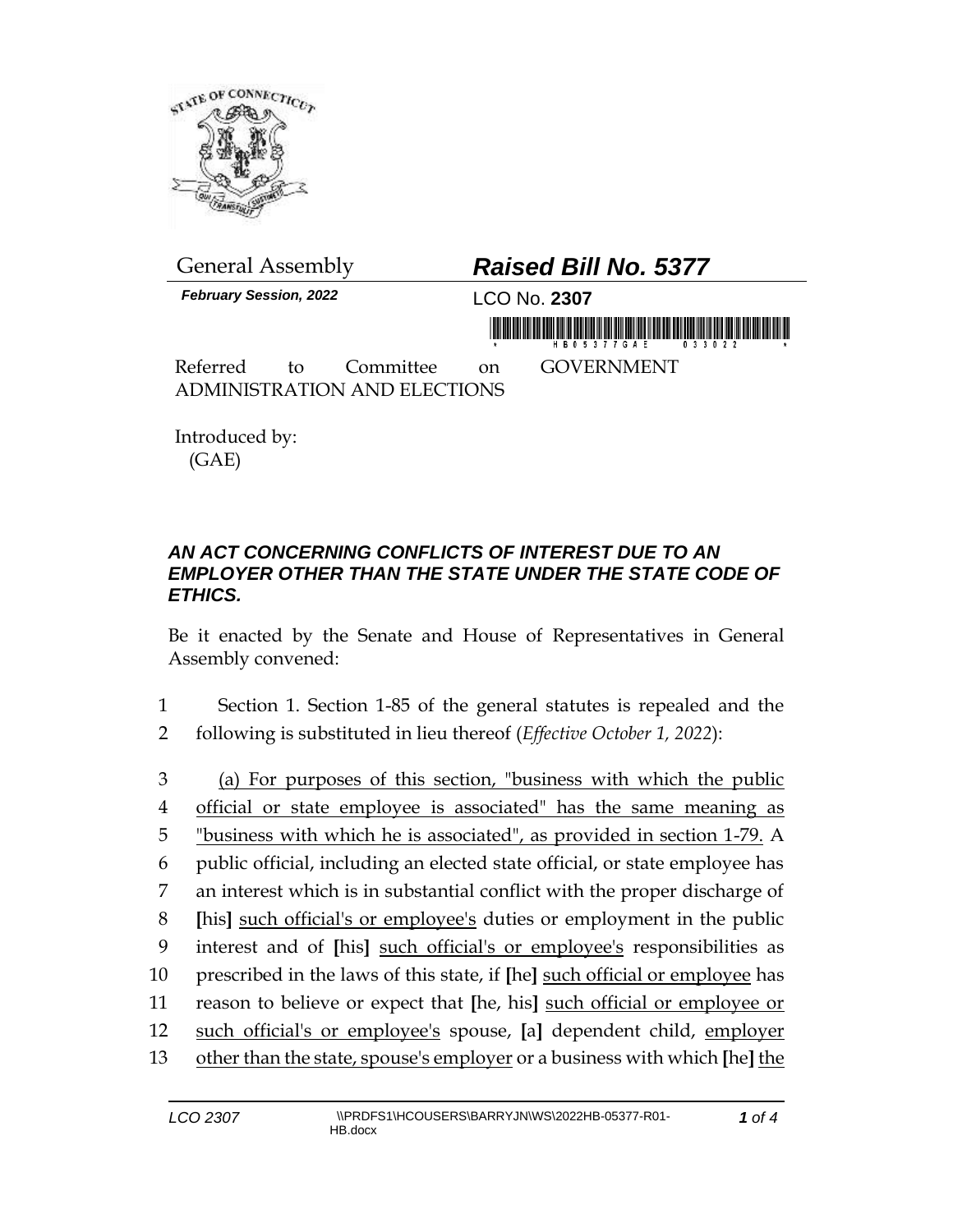public official or state employee is associated will derive a direct monetary gain or suffer a direct monetary loss, as the case may be, by reason of **[**his**]** such official's or employee's official activity. A public official, including an elected state official, or state employee does not have an interest which is in substantial conflict with the proper discharge of **[**his**]** such official's or employee's duties in the public interest and of **[**his**]** such official's or employee's responsibilities as prescribed by the laws of this state, if any benefit or detriment accrues to **[**him, his**]** such official or employee, such official's or employee's spouse, **[**a**]** dependent child, employer other than the state, spouse's employer or a business with which **[**he, his spouse or such dependent child**]** the public official or state employee is associated as a member of a profession, occupation or group to no greater extent than any other member of such profession, occupation or group. **[**A**]** Except as 28 provided in subsection (b) of this section, a public official, including an elected state official or state employee who has a substantial conflict may not take official action on the matter.

 (b) If an elected state official has a substantial conflict regarding a matter that concerns a direct monetary gain or direct monetary loss for the other employer of such official or the employer of such official's spouse, such official shall either excuse himself or herself from the matter or, prior to taking official action on the matter, prepare a written statement signed under penalty of false statement describing the matter requiring action, the nature of the conflict and explaining why, despite the conflict, such official is able to vote or otherwise participate fairly, objectively and in the public interest in such matter. Such official shall submit a copy of such statement to the Office of State Ethics and enter a 41 copy of the statement in the journal or minutes of the state agency to which such official has been elected, or, if such agency does not have a 43 journal or minutes, submit the copy to such agency. Sec. 2. Subsection (a) of section 1-86 of the general statutes is repealed

and the following is substituted in lieu thereof (*Effective October 1, 2022*):

(a) For purposes of this section, "business with which the public

| LCO 2307 | {\\PRDFS1\HCOUSERS\BARRYJN\WS\2022HB-05377-<br>$RO1-HB.docx$ } | 2 of 4 |
|----------|----------------------------------------------------------------|--------|
|----------|----------------------------------------------------------------|--------|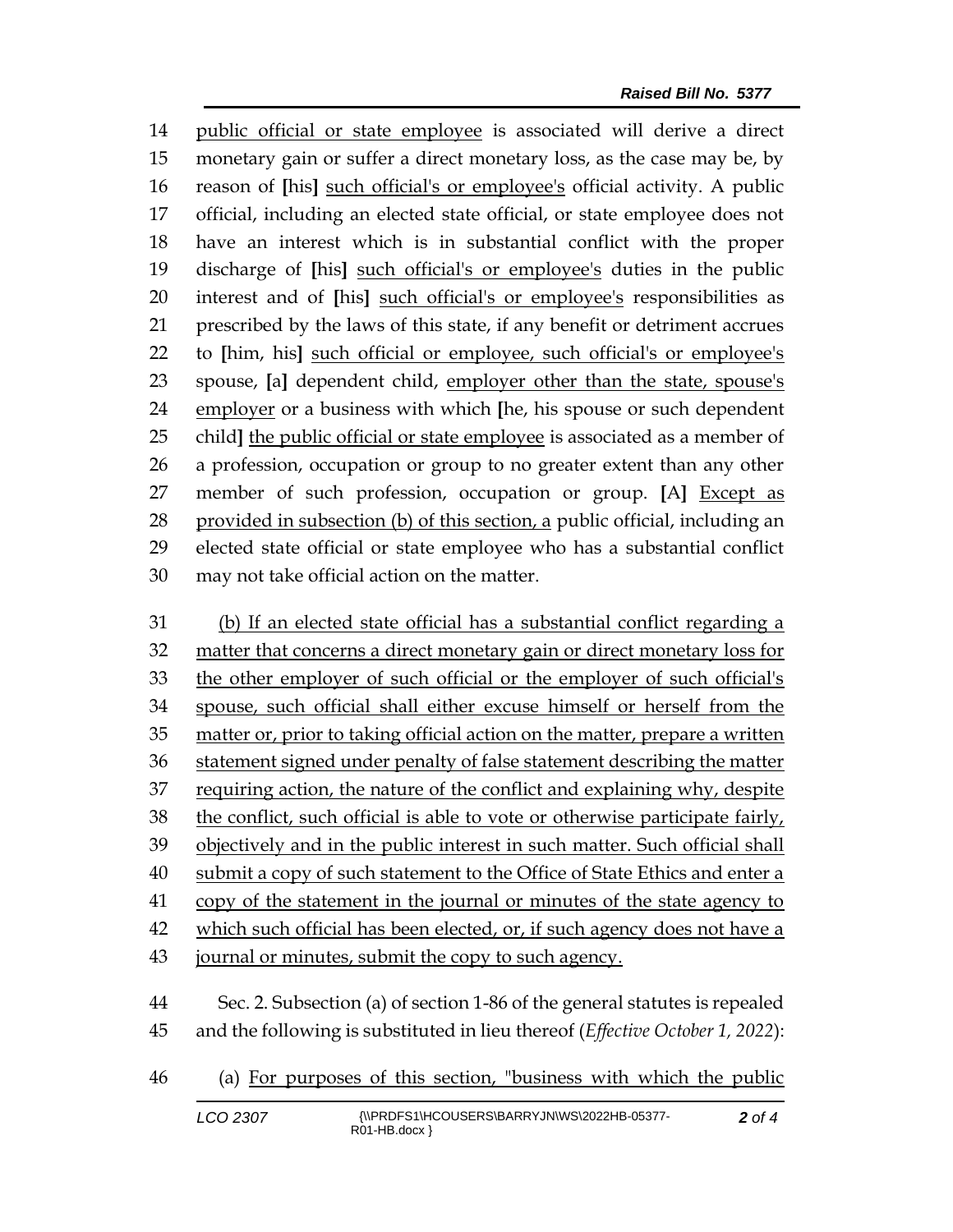official or state employee is associated" has the same meaning as "business with which he is associated", as provided in section 1-79. Any public official or state employee, other than an elected state official, who, in the discharge of such official's or employee's official duties, would be required to take an action that would affect a financial interest of such official or employee, such official's or employee's spouse, parent, brother, sister, child, **[**or**]** the spouse of a child, employer other than the state, employer of the official's or employee's spouse or a business with which **[**such**]** the public official or state employee is associated, other than an interest of a de minimis nature, an interest that is not distinct from that of a substantial segment of the general public or an interest in substantial conflict with the performance of official duties as defined in 59 section 1-85, as amended by this act, has a potential conflict of interest. Under such circumstances, such official or employee shall, if such official or employee is a member of a state regulatory agency, either excuse himself or herself from the matter or, prior to taking official action on the matter, prepare a written statement signed under penalty of false statement describing the matter requiring action and the nature of the potential conflict and explaining why despite the potential conflict, such official or employee is able to vote and otherwise participate fairly, objectively and in the public interest. Such public official or state employee shall deliver a copy of the statement to the Office of State Ethics and enter a copy of the statement in the journal or minutes of the agency. If such official or employee is not a member of a state regulatory agency, such official or employee shall, in the case of either a substantial or potential conflict, prepare a written statement signed under penalty of false statement describing the matter requiring action and the nature of the conflict and deliver a copy of the statement to such official's or employee's immediate superior, if any, who shall assign the matter to another employee, or if such official or employee has no immediate superior, such official or employee shall take such steps as the Office of State Ethics shall prescribe or advise.